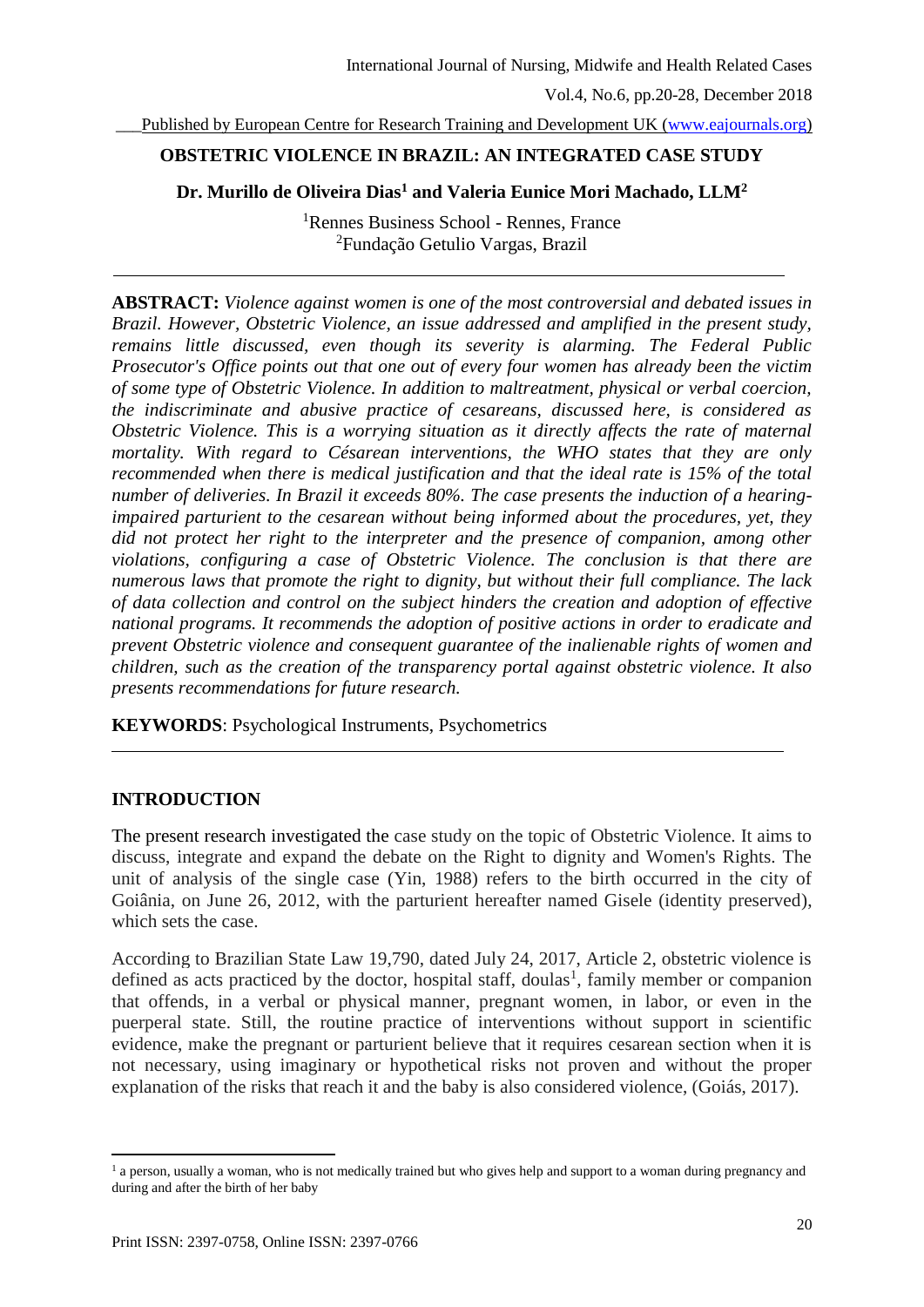Published by European Centre for Research Training and Development UK [\(www.eajournals.org\)](http://www.eajournals.org/)

Caesarean section is associated with higher rates of maternal mortality, approximately four to five times greater than normal delivery, (Amorim, Porto, Souza, 2010). women undergoing caesarean section are five times more likely to contract a puerperal infection; not counting the higher probability of preterm birth (MDG, 2015).

Brazil has made an international commitment to improve maternal health, especially reducing maternal mortality by ¾ from 1999 to 2015. The goal was to reduce maternal mortality to 35 deaths per 100,000 live births, which was not achieved, Brazil reached 64. The justification was the indiscriminate accomplishment of cesarean sections, which involves unnecessary risks for both mother and child, as well as additional costs for the health system. (MDG, 2015).

# **METHODOLOGY**

The present single case study combines multiple qualitative methods, such as: (a) bibliographic research, (b) direct participation and observation by one of the authors, (c) a unique descriptive case study (Yin, 1988) qualitative interview. The case has a unit of analysis, the case of cesarean delivery involving obstetric aggression to a hearing impaired (Yin, 1988). The primary data were collected through a semi-structured interview, based on Goffman's (1959, 1961) dramaturgical theory.  $N = 2$  interviewees were invited via e-mail and face-to-face contact with 100% response rate. Therefore, two qualitative interviews were conducted through questionnaires. The primary data were collected by means of mobile video recording, adding field notes. All respondents answered one hundred percent of the four questions posed, plus any additional questions raised during the interview. All the interviews were carried out respecting the native language, that is, Brazilian Portuguese. The citation was formally allowed. The data collected were transcribed and coded by means of descriptive and in vivo coding to "honor the voice of the participant" (Saldaña, 2013, p.91). The primary data were then analyzed using text analysis. Secondary data were investigated through archival research based on data available from government agencies in the specific sector. The research is limited to obstetric violence, one of many violence against women and consequent violation of human rights.

# **Maternal Mortality: C-Sections**

The ratio of maternal mortality is largely related to direct obstetric causes resulting from complications arising during pregnancy, childbirth or the puerperium; arising from interventions, omissions, incorrect treatment or events associated with any of these factors. See, that said causes are directly linked to the behaviors that are considered as obstetric violence (MDG, 2015).

It should be noted that gender violence is considered a public health problem, which is why, it has been subject to compulsory notification since 2004 (Brasil, 2003).

Caesarean section (C-section) is associated with higher rates of maternal mortality, approximately four to five times greater than normal delivery. Women undergoing cesarean sections are five times more likely to contract a puerperal infection; not counting the higher probability of premature birth.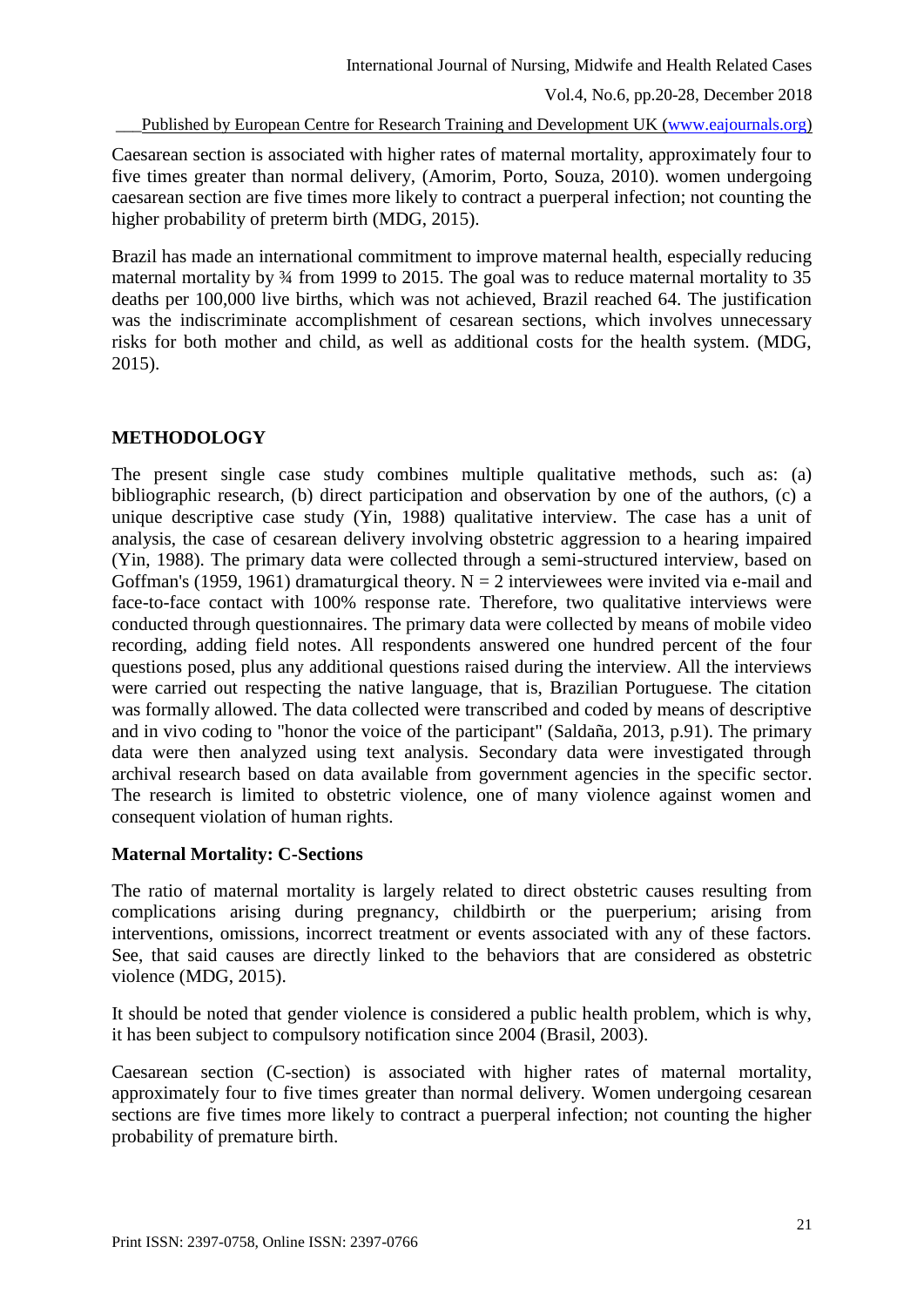Published by European Centre for Research Training and Development UK [\(www.eajournals.org\)](http://www.eajournals.org/)

Rights of the mother and the baby to adequate care at the time of delivery, in theory, has been guaranteed for years in Brazil. In the 1980s, the nation adhered to the recommendations of Appropriate Technologies for Birth (WHO, 1985), the result of the Brazilian dialogue with the Pan American Health Organization and the World Health Organization at a meeting held in the city of Fortaleza - CE in the year 1985, (Costa, 2015). This was reinforced by the promulgation of the Convention on the Rights of the Child, which recognized the right of the child to the best possible standard of health and explicitly bound the State's obligation to take appropriate measures to reduce child mortality and ensure adequate prenatal and postnatal care (Brasil, 1990).

The Brazilian saga to make this assistance possible was reinforced by the international commitment made in conjunction with 147 Heads of State and Government and 191 countries, the United Nations Millennium Declaration, adopted at the Millennium Summit, which was held from 6 to 8 September 2000, at New York City (United Nations, 2000).

The global pact gave rise to the eight millennium development goals, among them, the goal of improving maternal health, which includes reducing mortality, (Brasil, 2015).

In order to safeguard decent birth rights, which are broader than just guaranteeing life, the Ministry of Health implemented the Humanization of Childbirth Program in 2002 through Ordinance No. 569 of June 1, 2000 (Brasil, 2002).

This program prioritized the needs of specific attention to the pregnant woman, the newborn and the mother in the postpartum period through a humanized assistance, comprising at least two fundamental aspects (Brasil, 2002):

> The first concerns the conviction that it is the duty of the health units to receive with dignity the woman, her relatives and the newborn. This requires ethical and supportive attitude on the part of health professionals and the organization of the institution in order to create a welcoming environment and to establish hospital routines that break with the traditional isolation imposed on women. The other refers to the adoption of measures and procedures known to be beneficial for the follow-up of childbirth and birth, avoiding unnecessary interventionist practices, which, although traditionally carried out, do not benefit the woman or the newborn, and often entail greater risks for both (p.5).

In the following years there was a massification of legislation aimed at attending childbirth. The decree 1.067 / 2005 established the National Policy for Obstetric and Neonatal Care, aimed at guaranteeing women the right to access to decent and quality care during pregnancy, childbirth and the puerperium.

# **Obstetric Violence and Brazilian Laws**

In the same year, Law 11.108 / 2005 was enacted, which contemplated the right to the presence of a companion during labor, delivery and immediate postpartum, under the Unified Health System - SUS, (Brasil, 2005). In the same year, the rights guaranteed by the law of the companion were more protected with Anvisa's resolution nº 36/2008, which in addition to sanitary penalties, covered the application of the right to accompany the pregnant woman, as well as in the private care network to health, (ANVISA, 2008).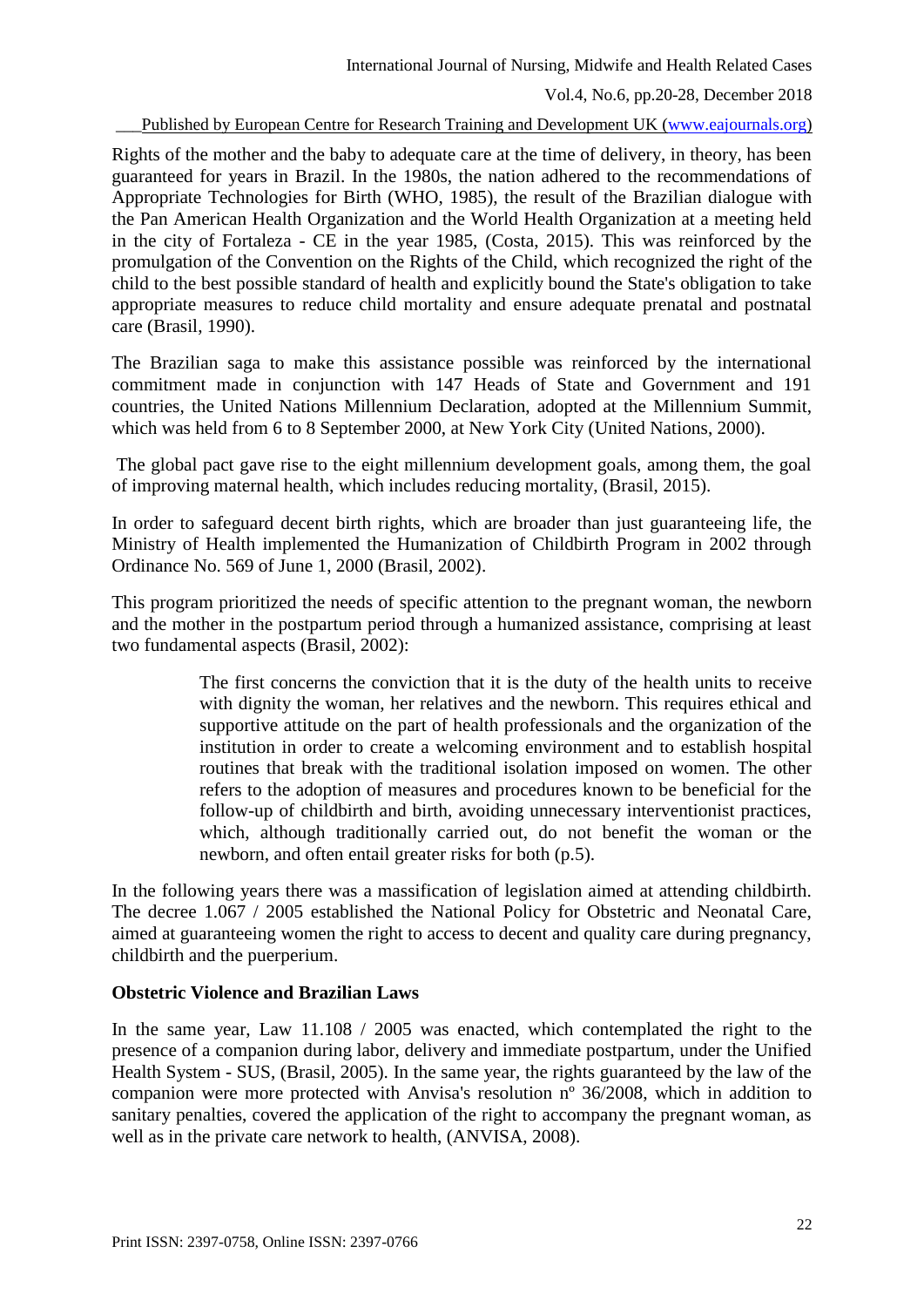Published by European Centre for Research Training and Development UK [\(www.eajournals.org\)](http://www.eajournals.org/)

In 2011, the Stork Network was created, a strategy of the Ministry of Health that aims to implement humanized neonatal care, pregnancy, childbirth and the puerperium, (Ministério da Saúde, 2011). In 2014, Ordinance No. 371 of 2014 of the Ministry of Health established guidelines for the organization of comprehensive and humanized care for the newborn (RN) in the Unified Health System (SUS) (Brasil, 2014).

Law No. 13,257, of 2016, brought a new wording to article 8 of the Statute of the Child and Adolescent, improving the rights of the pregnant woman, which especially included paragraph 8, which expressly guaranteed the right to healthy follow-up throughout the gestation and careful natural delivery, establishing the application of cesarean section and other surgical interventions for medical reasons, (Brasil, 1990). Subsequently, Order No. 353 of 2017 approved the National Guidelines for Assistance to Normal Birth, (Brasil, 2017).

# **Background**

Despite the visible national effort to improve obstetric and neonatal care, there was no satisfactory success. In the face of this, a social movement began to take place to open the reality of birth in Brazil. In 2012, the Parto do Princípio Network, made up of popular women in network for active motherhood, prepared a dossier called "Pariras com dor" for the Joint Parliamentary Commission on Violence against Women of the Federal Senate, mentioned that the following phrases are repeatedly directed at women at the time of delivery: *When you were doing it, you were not screaming like that, right? Do not cry no, because next year you're here again. If you continue with this freshness, I will not answer you. When you do, you like it, right? Shut up! Be quiet, otherwise I'll punch you all.* (Rede Parto do Princípio, 2012, p.2).

In addition to the verbal violence suffered during childbirth care, physical aggression, psychological torture, racial decriminalization, among others (Parto do Princípio network, 2012) occur. In the year of 2013 the Brazilian Women and Gender Survey was published in the public and private spaces of the Perseu Abramo Foundation in partnership with SESC, which found that 25% of women who had children through normal delivery in the public and private network suffered some violence in childbirth care. A relevant fact that demonstrates the need to promote the effective protection of women and the eradication of such violence. It should be mentioned that 53% of women interviewed who assumed they had abortion when they went through a medical examination suffered violence in their medical care, 34% of whom were asked if they had killed the baby and treated the baby. 22% of the women were not informed about the procedure they were going to do, 17% were accused of having committed a crime and that they would be reported, 16% had a long wait for care, 14% were hospitalized without any 5% of the cases were exposed to the mortal remains of the fetus and then accused of having mowed down a life (SESC, 2013).

Previously aware of this reality, the Ministry of Health presented the Technical Norm of Humanized Attention to Abortion that promotes a therapeutic attitude, a non-judgmental and welcoming behavior (Brazil, 2011). It is widely known that health professionals are prohibited from blaming, breaching secrecy, threatening and accusing the patient, and it is the duty of the health care team to provide care, promote health, and save lives.

The ducts listed are unethical and of an inquisitive nature, attain a moral punishment, which can lead to the death of the patient. The Federal Constitution guarantees due process of law and does not allow the death penalty in these cases, (Brazil, 1988). Therefore, these behaviors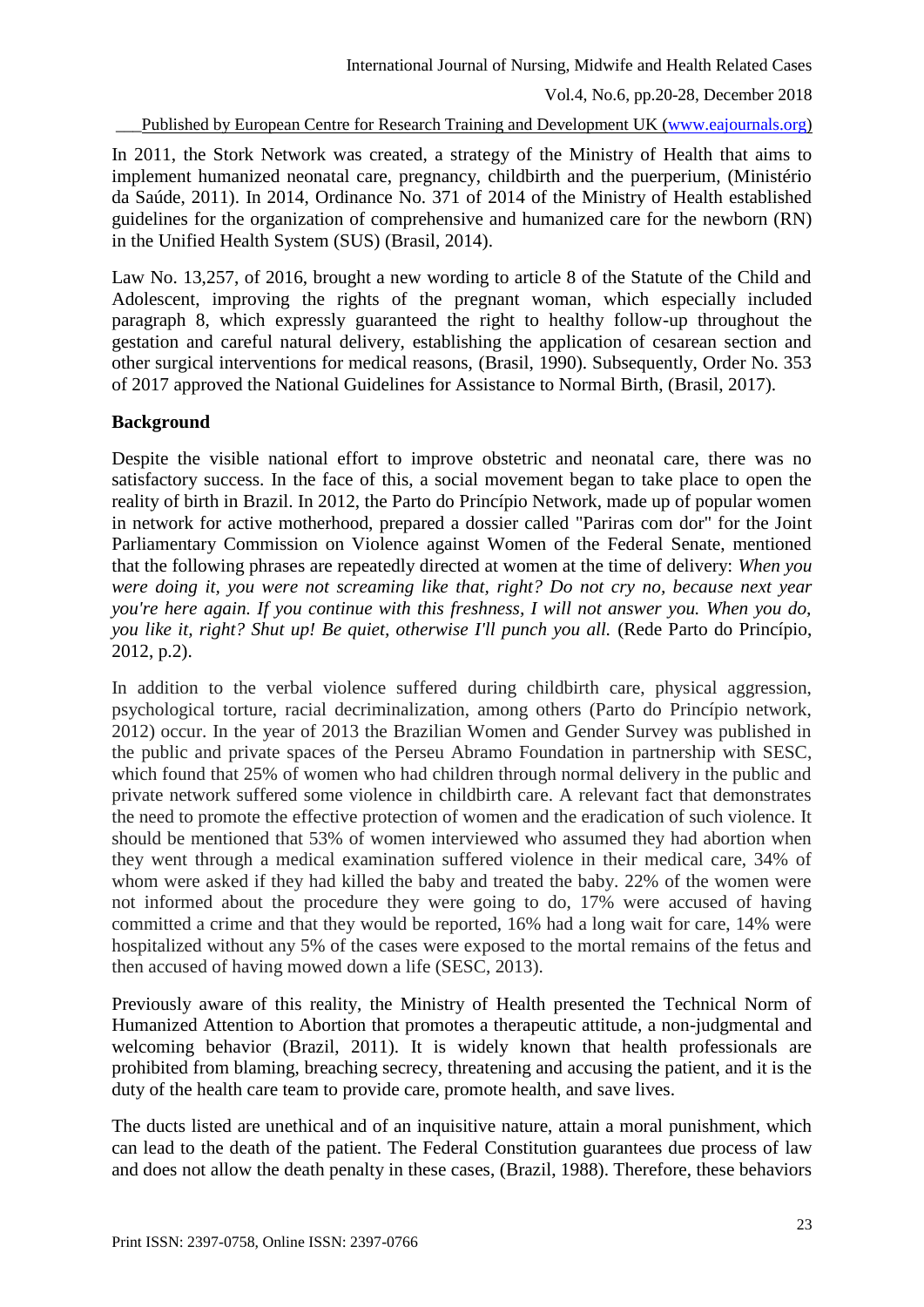Published by European Centre for Research Training and Development UK [\(www.eajournals.org\)](http://www.eajournals.org/)

can not be tolerated by health professionals, who undergo a moral judgment in which the penalty can be paid with their life.

It is worth mentioning that 80% of the women who reported not having suffered any violence had education up to the 4th grade, which raises questions about the level of understanding of these women about what is obstetric violence. This fact demonstrates the need to disseminate information about the subject as an educational means to achieve the full exercise of their rights as a patient, as well as to empower women.

It should be noted that the dossier "Parirás com dor", which was drafted for the Joint Parliamentary Commission of Inquiry on violence against women, is being used as a justification for establishing state policies to combat obstetric violence, such as state law of Santa Catarina n º 17.097 / 2017 and state law of Goiás nº 19.790 / 2017.

Although Brazil has many existing laws, guidelines and regulations that ensure women dignity during obstetric and neonatal care. Unfortunately, the need to declare, the obvious, what constitutes obstetric violence is extracted from these state legislations.

Obstetric violence is considered to be any act practiced by the doctor, hospital staff, doulas, by a relative or companion who offends, in a verbal or physical way, pregnant women, in labor or even in the puerperal state, such such as: (i) treating aggressively, empathically, coarsely, ironic or in any other way that makes her feel bad about the treatment received; II) ironize or recriminate for any behavior, such as screaming, crying, being afraid, shame or doubts; III) ironize or recriminate for any characteristic or physical condition, such as obesity, striae or evacuation; IV) not listen to the complaints and doubts of the hospitalized patient and in labor; V) treat the woman in an inferior way, giving him infantile and diminutive commands and names, considering her as incapable; VI) to make the pregnant or parturient believe that she needs cesarean section when this is not necessary, using imaginary or hypothetical risks that are not proven and without the correct explanation of the risks that reach her and the baby; VII) refuse birth attendance; VIII) to promote the transfer of the pregnant or parturient without the analysis and previous confirmation of existence of a vacancy and guarantee of care, as well as sufficient time for it to arrive at the place; IX) prevent the woman from being accompanied by someone of her preference during all labor; X) to prevent a woman from communicating with the "outside world", taking her freedom to call, use a cell phone, talk with family members or her companion, unless there is a medical recommendation; XI) subjecting women to painful, unnecessary or humiliating procedures when they are not strictly necessary, such as intestinal lavage, scraping pubic hair, gynecological position with open doors or touch examination by more than one professional; XII) to perform an episiotomy when this is not really necessary; XIII) keep prisoners in handcuffs in labor; XIV) to do any procedure without prior permission or not to explain, in simple words, the necessity of what is being offered or recommended; XV) after labor, delay unreasonably to accommodate the woman in the room; XVI) submit the woman and / or baby to procedures performed exclusively to train students; XVII) to withdraw from the woman after childbirth the right to have the baby by her side in the Joint Accommodation and to breastfeed on demand, unless one or both of them require special care; XVIII) does not inform the woman, with more than twenty-five (25) years or more than two (2) children about her right to perform fallopian ligation for free in public hospitals and contracted to the Unified Health System (SUS); XIX) to treat the father of the baby as a visit and to block his access to accompany the woman and the baby at any time of the day.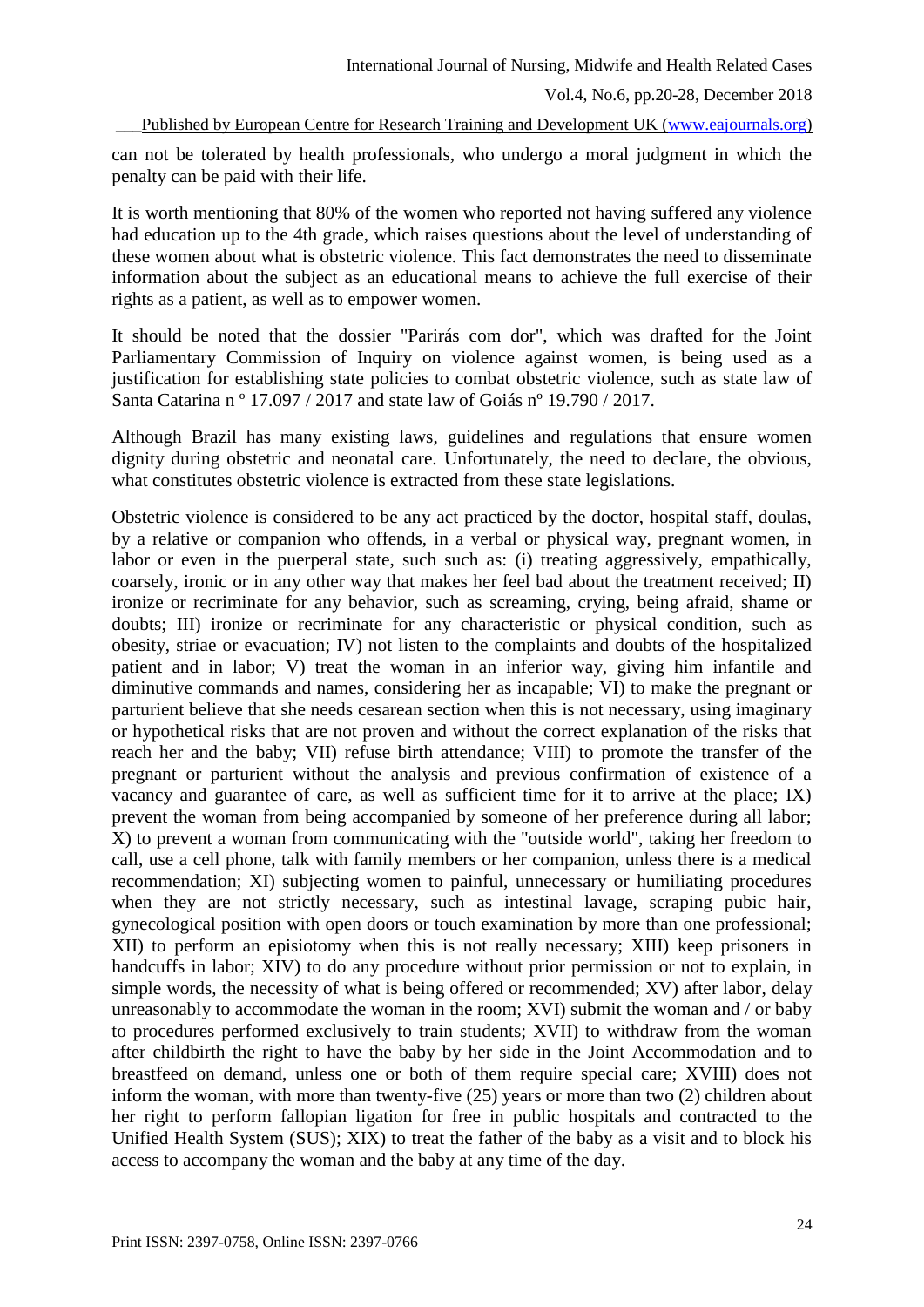### Published by European Centre for Research Training and Development UK [\(www.eajournals.org\)](http://www.eajournals.org/)

## **Federal Initiatives to Prevent Violence Obstetrics**

The Fifth Millennium Development Goals Report emphasized that the ratio of maternal mortality is largely related to direct obstetric causes resulting from complications arising during pregnancy, childbirth or the puerperium; due to interventions, omissions, incorrect treatment or events associated with any of these factors, (MDG, 2015). See, that said causes are directly linked to the behaviors that are considered as obstetric violence.

Brazil has adopted the Inter-American Convention to Prevent and Eradicate Violence against Women, which, in its article 7, elects the State to act with care to prevent, investigate and punish violence against women, to take all appropriate measures, including legislation, to change legal or customary practices that support the persistence and tolerance of violence against women, and to adopt legal measures that require the perpetrator to refrain from intimidating, threatening or using any method that damages or endangers his or her life or integrity, (Brazil, 1994).

It should be noted that violations of these State duties are subject to denunciations, in which case Brazil may be tried before the Inter-American Commission on Human Rights, in accordance with Article 12 of the Convention of Belém do Pará (Brazil, 1994).

Gender violence is considered a public health problem. Thus, in order to validate the international commitment in defense of women, as of 2004, physical, sexual and psychological violence against women in situations of abortion, pregnant, parturient or puerpera who have occurred in health establishments health should be subject to compulsory notification, as interpreted by paragraph 1 and item II of paragraph 2 of article 1 of Law No. 10778/2003, (Brazil, 2003). It occurs that, there is no data available in the federal government portals regarding these compulsory notifications of in recent years in the State of Goiás.

Among the behaviors considered as obstetric violence, it includes making the pregnant or parturient believe that she needs a cesarean section when it is not necessary, using imaginary or hypothetical risks that are not proven and without the correct explanation of the risks that reach her and the baby, (Goiás, 2017). For the World Health Organization, cesarean surgery is effective to save lives of mothers and babies. However, it is an intervention that must be performed by medical indication. In this sense, indicated that the ideal rate of cesarean for a country is up to 15%, (WHO, 2015). Cesarean section surgery is associated with higher rates of maternal mortality, approximately four to five times greater than vaginal delivery, (Amorim, Porto, Souza, 2010).

The Fifth Millennium Development Goals Report mentions that women undergoing cesarean deliveries are five times more likely to contract a puerperal infection (data from 2000-2011); not counting the higher probability of preterm birth (MDG, 2015).

It is noteworthy that the so-called 5th objective refers to the commitment to reduce maternal mortality by ¾ from 1999 to 2015. The goal was to reduce maternal mortality by up to 35 deaths per 100,000 live births, which was not achieved, Brazil reached 64, (Brazil, 2015).

The large number of cesarean sections makes it difficult to reduce maternal mortality, which represents a major challenge for health policy. This is because, according to the report, the indiscriminate fulfillment of cesarean sections involves unnecessary risks for both the mother and the child, as well as additional costs for the health system.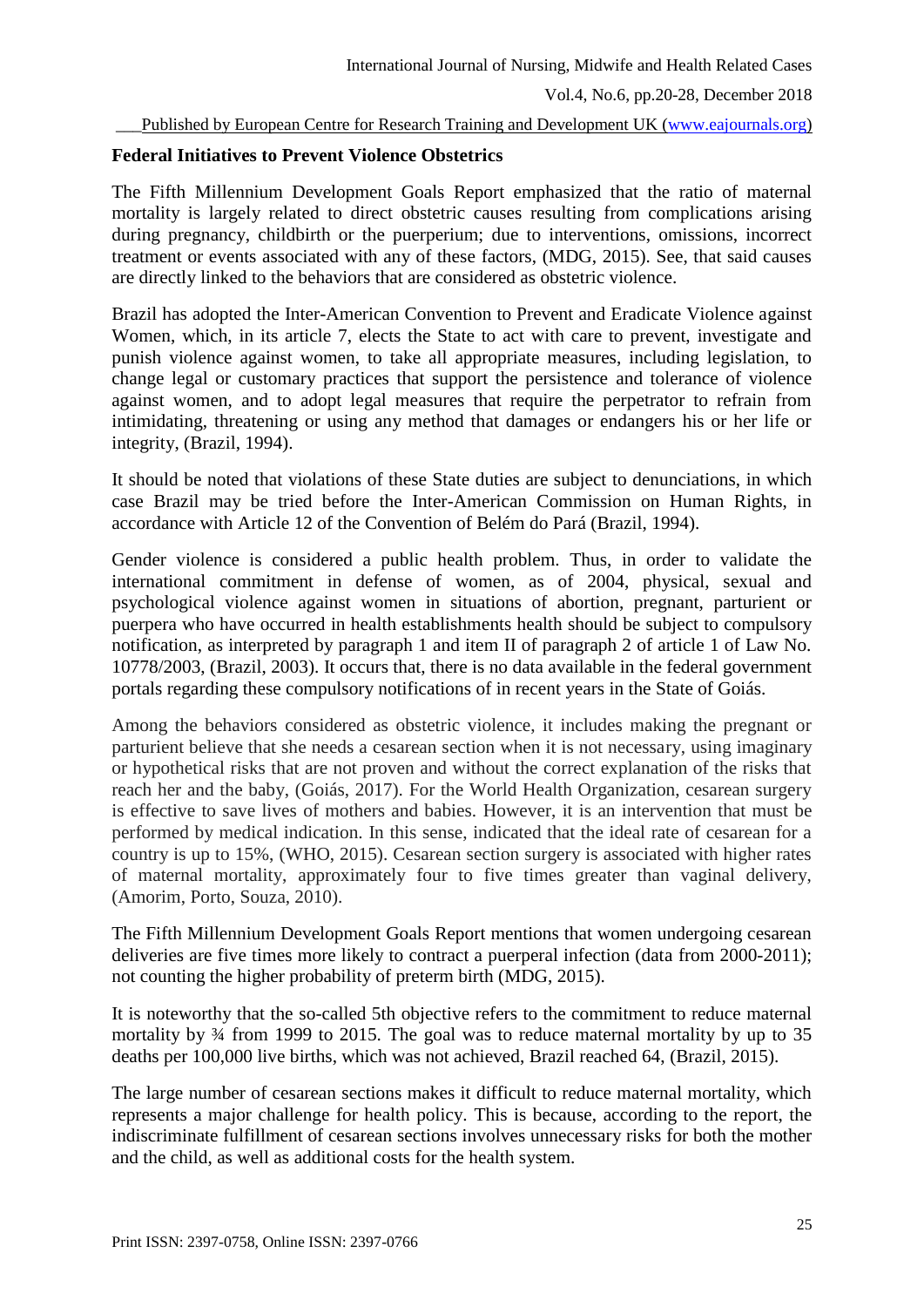Published by European Centre for Research Training and Development UK [\(www.eajournals.org\)](http://www.eajournals.org/)

Remarkable is the scope of supplementary health, Brazil reached more than 80% of cesarean deliveries, as stated by the parquet in the installation of representation  $n^{\circ}1.34.001.004458$  / 2006.98. Reason why the Federal Public Prosecutor's Office filed a Public Civil Action before the Federal Court, in the judicial section of the State of São Paulo, against the National Supplementary Health Agency, no. 0017488-30.2010.4.03.6100, for judicial intervention to occur. reduction of cesarean sections, among other adjustments. The ruling upheld MPF / SP's request. Before the decision-making process, in 2015, ANS complied with this need and published Resolution No. 368/2015, which established norms to stimulate normal delivery and the consequent reduction of unnecessary caesarean sections (Justiça Federal, 2015).

The survey Born in Brazil, opened up all this history. Many women who choose to have normal birth experience difficulties in fulfilling their wishes (Lansk, 2014), which supports the need for integrations of obstetric and neonatal care policies to promote clear and assertive information, the justification for cesarean section referral responsible professional and the informed consent term.

# **Analysis**

Unfortunately, the conduct of induction to the cesarean section without taking into consideration the will of the woman is present in the State of Goiás. Example of this, we have the Municipality of Trindade-GO that births occur almost in 100% through cesarean surgery previously scheduled. As proof of the response of the Municipal Health Department, Mrs. Gercilene Ferreira to letter no. 165/2018 issued by the 2nd Prosecutor's Office of Trindade-GO, (Ministério Público, 2018), which stated that:

> At the moment the municipality of Trindade has no maternity, and HUTRIN (Trindade Emergency Hospital), now under the responsibility of the State Department of Health, is the only establishment that carries out deliveries in the municipality, but due to lack of structure, emergency and scheduled deliveries (cesarean section and once a week). Sic

The said municipality treats cesarean surgery as a medical routine, which damages the dignity of the human person and the patient's right to consent described in article 15 of the Civil Code: "No one can be constrained to submit, at risk of life , to medical treatment or to surgical intervention. "(Brasil, 2002)

It is noted that the Hospital de Urgência de Trindade has obstetric and neonatal services, but it does not respect the right of choice of the patient and much less conforms to the guidelines of the Ministry of Health and the national policies of obstetric care and humanized delivery.

The example cited above is public knowledge, but it is not an isolated case, as evidenced by the high rates of birth through cesarean surgery, according to the data published annually on the website of the National Agency of Supplementary Health, (ANS, 2018).

It should be noted that the majority of women who are submitted to an imposed intervention are not even aware of the harm and risks of the procedure, which directly contaminates the possibility of obtaining informed consent, since one can not consent without vices about something which he does not know.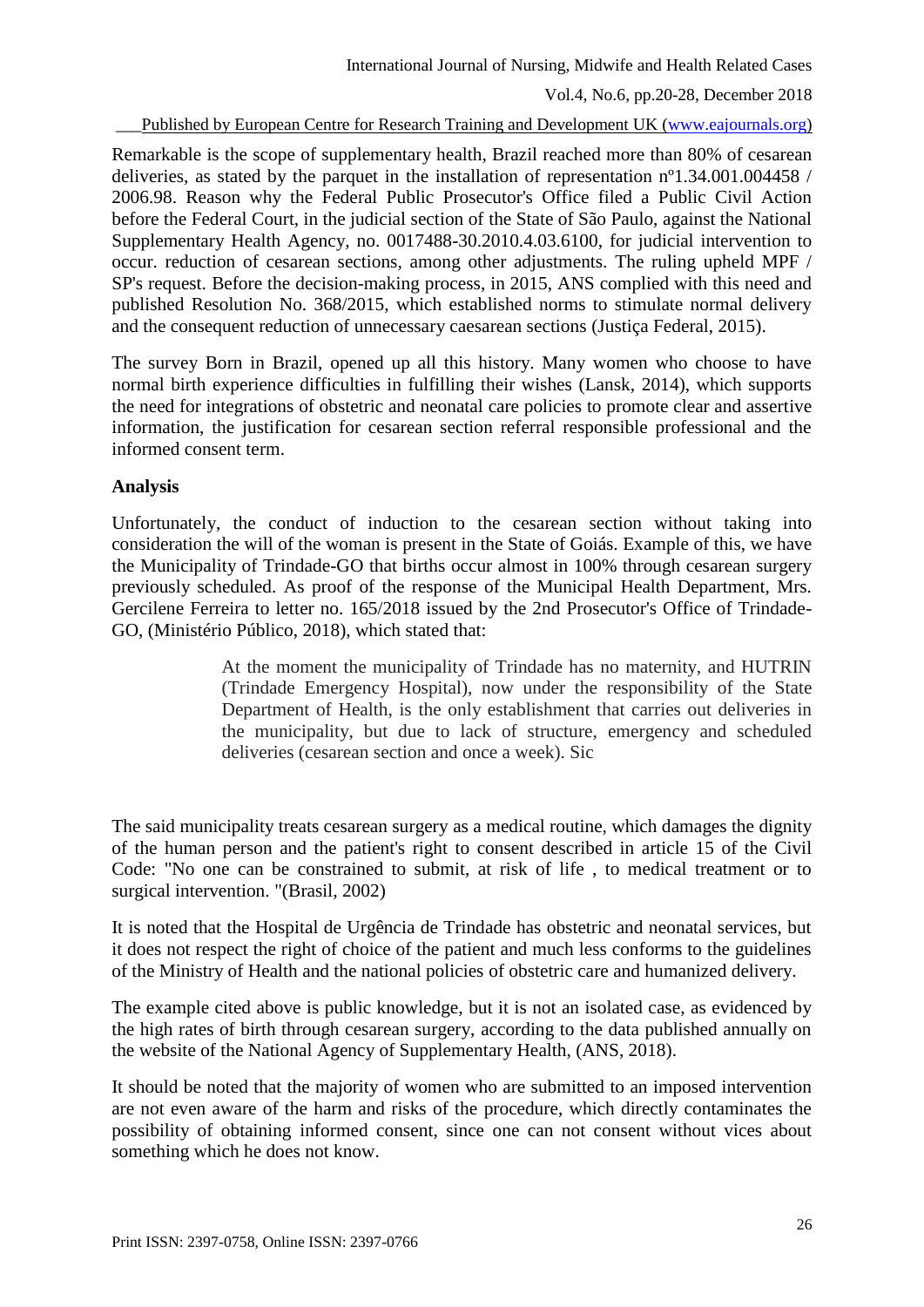Published by European Centre for Research Training and Development UK [\(www.eajournals.org\)](http://www.eajournals.org/)

In the conduct listed as violence, there are infractions of medical obligations, such as the absence of a free and informed consent term. It should be noted that articles 22 and 24 of the Code of Medical Ethics guarantee the patient the right to information, as well as the full exercise of freely deciding about her person or her well-being (CFM, 2009).

In this sense, the World Health Organization considers that, even when medical intervention is necessary to perform the delivery, pregnant women need to be included in the decisionmaking about the care they should receive, as recommended by WHO to establish global standards of care. care for healthy pregnant women and reduce unnecessary medical interventions, (WHO, 2018).

### **DISCUSSION**

It should be emphasized that, even though it is not widely discussed by legal practitioners, conduct known as Obstetric Violence can lead to crimes such as bodily injury, omission of aid, maltreatment, arbitrary violence and illegal constraint when intervention is not justified by impending danger of life, according to typifications provided for in the Penal Code, (Brasil, 1940).

It is important to question what promotes impunity for such illicit and unethical conduct. Gisele, a deaf woman living in Goiânia, Goiás, shared the experience of her delivery in a public hearing held on April 27, 2018 at the Legislative Assembly of Goiás, through the interpreter of LIBRAS Mrs. Lucélia Fernandes, the victim stated that "the water descended" possible description of the bag route - that went to the hospital and nobody knew POUNDS; who was alone looking for and wanting to talk to people, only they had masks and so could not read lips; that the doctor who did the surgery came and talked, but she did not understand why she could not read her lips and she was very distressed; which meant he was in a lot of pain but could not communicate. Still, she reported that she knows of a case of another deaf woman who was pregnant, that her mother talked to the doctor, and that they agreed without the deaf woman to know that a ligation would be done; that she was operated on and she did not know; who wanted to get pregnant again and later discovered that it was not possible because of the tubal ligation. With water in his eyes, he protested that the doctor lacks respect for the deaf! (TV Assembleia, 2018)

Article 3 of Law No. 10,436 / 2002, which guaranteed hearing aid patients adequate care and treatment in public institutions and concessionaires of public health care services, and article 17 of Law 10,098 / 2000 determines that Power of Attorney Public will promote the elimination of barriers in communication and will establish mechanisms and technical alternatives that make communication and signaling systems accessible to people with sensory disabilities and communication difficulties, to guarantee them the right of access to information and communication of facts illicit crimes described by Gisele occurred and went unpunished.

### **REFERENCES**

ANS. Agência Nacional de Saúde. Resolução normativa - RN nº 368, de 6 de janeiro de 2015.